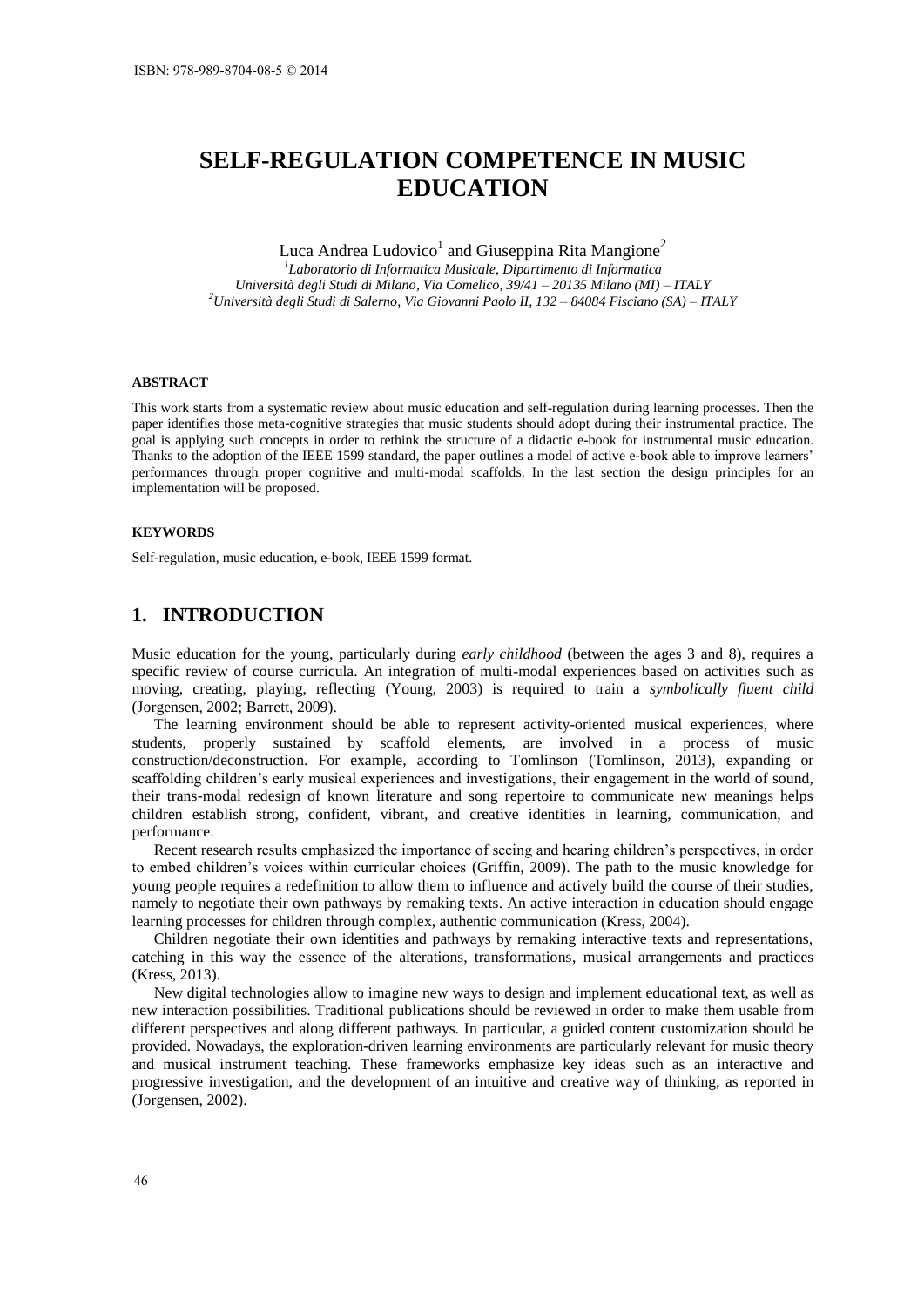These supports, if properly conceived and redefined, could endorse self-regulatory cognitive and metacognitive strategies. Unfortunately, e-books today have a linear structure with a single path through content, and the lack of choice reduces the possibility to control the learning experience. For the new generation, the innovative e-book has to be flexible, adaptive and dynamic in the order and way in which content is studied.

# **2. SELF-REGULATION AND MUSIC LEARNING**

Education technology, i.e. the research field that investigates how to teach and learn through media, denotes the self-regulation capability as a crucial element to be considered when defining a learning environment (Chang, 2005). As stated in (Järvelä and Järvenoja, 2011) and ([Zimmerman, 2008), self-regulation is fundamental for a successful learning process since it helps students to create their own "method" and strengthen their study skills (Wolters et al., 2011), to apply the best strategies in order to reach their educational goals, to control their performance, and to evaluate their academic progress (de Bruin et al., 2011). International Conference e-Learning 2014<br>
International Conference e-Learning 2014<br>
Instructure with a single path through<br>
he learning experience. For the new<br>
structure with a single path through<br>
he learning experience.

Learning, particularly when related to *conceptually-rich domains* (Azevedo, 2005; McMahon, 2002; Lin, 2001), requires environments which support activities of goal self-regulation, controllable and revisable also in a participatory way (Schunk, 2008). Recent works, such as (Schunk and Zimmerman, 2007), (Graham and Harris) and (Kistner et al., 2010), demonstrated that self-regulated students obtain better results as regards both motor and conceptual performances. Staring at teaching and learning from the self-regulation perspective has great potential in music education, and in instrumental didactics in particular.

Practising a musical instrument presents many challenges. For instance, students are required to practice over a long period of time, to focus on their goal, to face the threats typical of a competitive learning environment, to gather feedbacks in order to improve their performance, to overcome insecurity, to develop a psychological and behavioural toolkit against pressure and problems (Martin, 2008).

Music education experiences a high drop-out rate caused by students' sense of failure. Works such as (McPherson and Renwick, 2001) and (Pitts and Davidson, 2000) show that young music students are not methodical in their learning process. Like any other theoretical or practical discipline, music learning requires a good self-regulation attitude. Most indications come from a longitudinal research that investigated the evolution of 157 children practising a musical instrument between the ages 7 and 20 (McPherson and Renwick, 2011). Research results highlight the importance of self-regulation theory as a tool to support music knowledge and skill acquisition.

In order to gain ability to play a music instrument, the young student has to learn and apply a number of behaviours aiming at improving his/her own performances, such as: managing and planning exercise activity, promptly reacting to his/her performance or to external feedbacks (e.g. when practising in an ensemble),modifying and adapting strategies, adequately setting the environment, asking for help when needed, in order to access useful resources for learning.

Music mastering occurs when *ad hoc* scaffolds are provided to the learner, helping him/her to adopt selfregulated mechanisms to monitor and control performances (McPherson and Zimmerman, 2011).

With respect to other research areas about learning, only now the one related to instrumental practice is beginning to consider and apply the *self-enhancing cycle*, a key concept of the self-regulation learning theory. About self-regulation techniques young music students can adopt, the model by Zimmerman and Campillo (Zimmerman and Campillo, 2003) has been recently applied to the self-regulated problem-solving process. Three cyclical macro-phases are identified (McPherson and Renwick, 2011), as shown in figure 1. A detailed analysis of self-regulation cycle is fundamental to identify the proper scaffolds for active music ebooks, as discussed in Section V.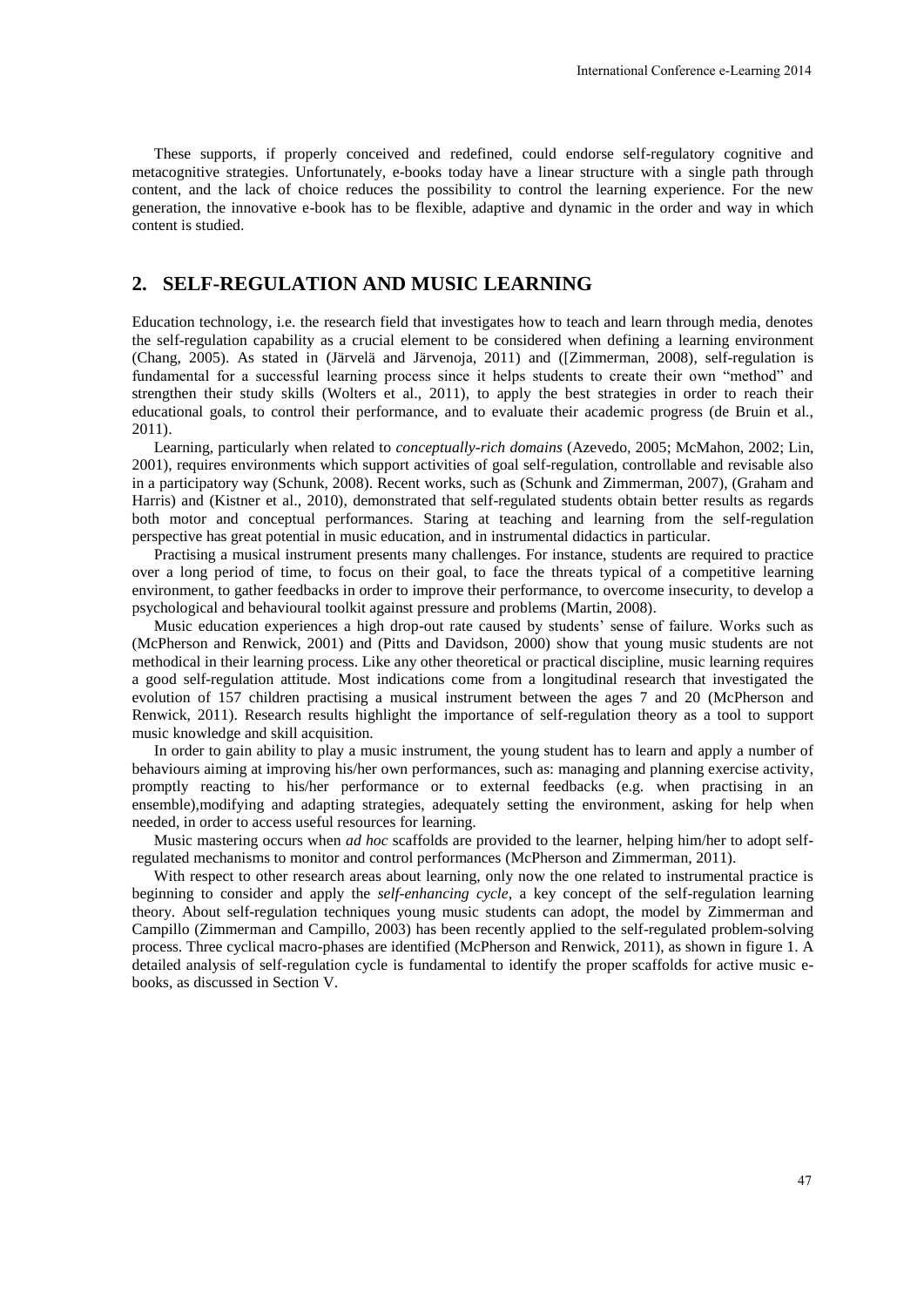

Figure 1. Cyclical phases of self-regulation.

# **2.1 Forethought**

This phase is based on *task analysis* (goal setting and strategic planning) and *management of self-motivation beliefs* (self-efficacy, outcome expectation, intrinsic motivation) (McPherson, 2005). By autonomously defining medium- and long-term goals students can fix their own performance standards and become more motivated. Self-confident students are more effective in their learning efforts and do not give up when they have to face difficulties. Young musicians have to apply strategic learning behaviours (strategic planning) by identifying the most appropriate methods to accomplish a given task, without losing sight of the defined goals. An example of strategic planning for a musician is to stop performing warm up material from the printed score, and start playing the memorized text. Other strategies include hand annotations written on the score, or well-known techniques of *sight reading* (McPherson and Renwick, 2001).

The idea of self-efficacy is fundamental for a musician (Bandura et al., 1999), and it implies the selfrecognition of being a good instrumentalist. This opinion interacts with the outcome expectations (Graabraek Nielsen, 2008), thus affecting the continuation of musical studies. Self-efficacy drives students to evaluate their performance not only on the basis of external rewards but also for the intrinsic motivation of personal satisfaction (Zimmerman, 2002).

## **2.2 Performance or Volitional Control**

We can recognize two processes that students can apply to improve their performance: *self-control* (selfinstruction, imagery, attention focusing) and *self-observation* (self-recording and self-experimentation). Selfcontrol processes help musicians to concentrate on their musical performance and to optimize efforts. For instance, they can adopt *self-tasks* to learn a difficult section during instrumental practice. This kind of selfinstruction let students monitor their concentration during learning activities (Vygotsky, 1962). Other examples are: *inner self-speech*, also known as *positive self-talk* (e.g. "I can do this!"), that increases the focus on performance and alleviates performance anxiety; the creation of *mental blueprints* about specific goals; breaking up the whole piece into smaller sections, easier to be studied (Miksza, 2007).

Self-observation highlights progresses - or their lack – in performance skills and instrumental techniques. In (Lehmann and Ericsson, 1997) the process has been decomposed into 3 kinds of representation: an *aural representation* of the target performance (i.e. how the piece should be played), a *motor representation* of the physical actions required, and finally the *representation of current performance*, constantly monitored and compared to the performance of reference the musician has in mind. Feedbacks act as cues prompts by suggesting to young students how to improve their performance. A clarifying example is switching from the interpretation of graphical symbols for crescendo and diminuendo to an *inward feel* about music expression.

#### **2.3 Self-reflection**

The third phase of the self-regulated learning cycle is based on *self-evaluation*, *causal attribution*, *selfsatisfaction/affect* and *adaptivity* (Zimmerman and Campillo, 2003). Self-evaluation is one of the initial processes of self-reflection, and it implies a comparison between personal performance on one side and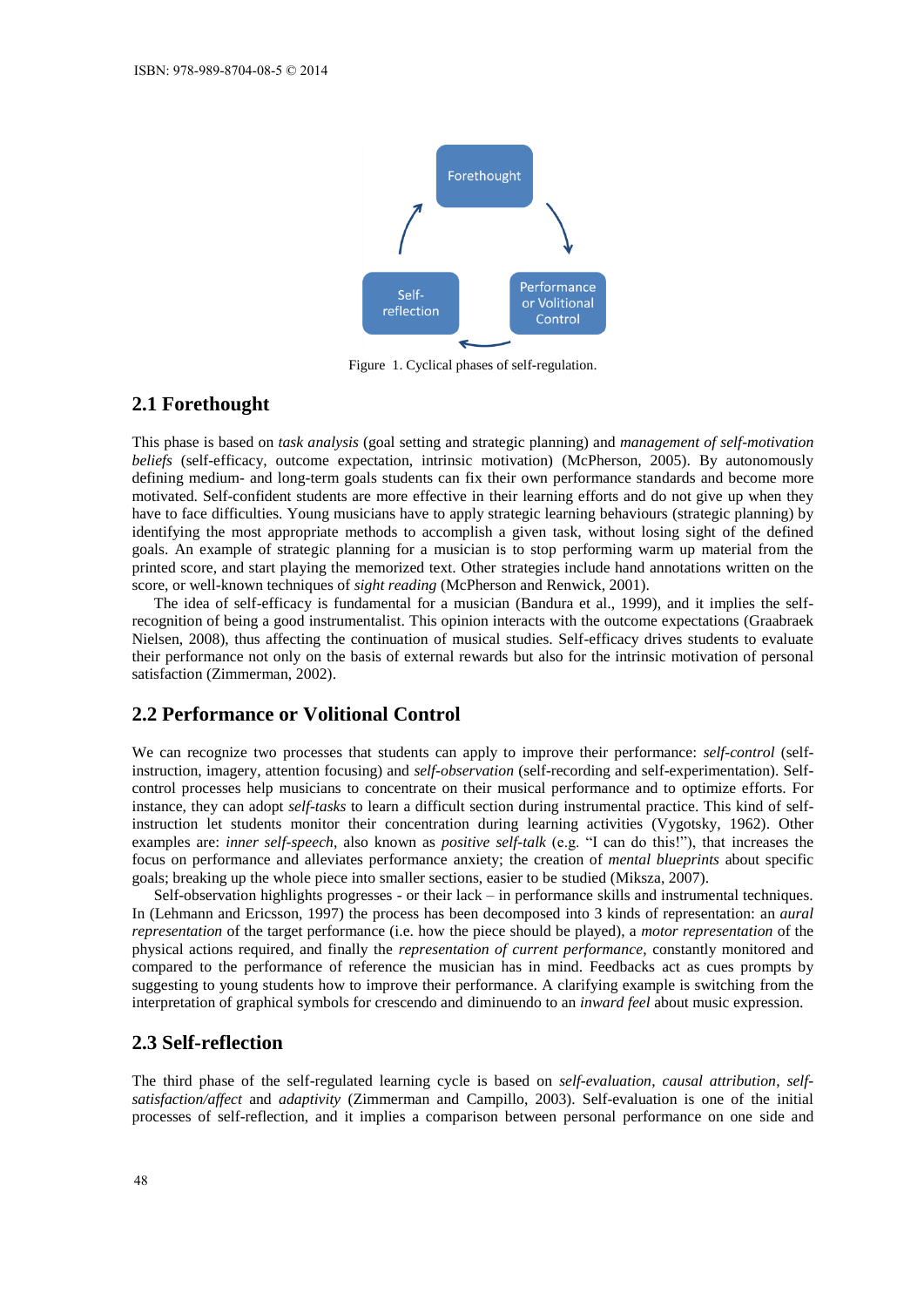performance of peers on the other. The latter is considered either a standard to satisfy or a goal to achieve. Self-regulated musicians typically attribute their success to causes that can be improved only through a greater effort. Adaptive inferences will lead to reflect on the best learning strategy, while defensive inferences will tend to limit the personal commitment and will lead to the abandonment of the activity. A high self-satisfaction level will push students towards new goals and challenges.

# **3. TOWARDS ACTIVE E-BOOK FOR SELF-REGULATED**

The idea of making a school subject more engaging through computer-based technologies is not new at all. An example is the adoption of interactive blackboards in primary and secondary education in order to add multimedia and interactive contents to "traditional" ones. For instance, (Sunners et al., 1994) describes a framework that integrates the blackboard model with a graphical user interface, and (Van Zeir et al., 1998) provides an extensive overview of the data models and the knowledge sources that form the back-bone of an interactive Computer Aided Process Planning (CAPP) kernel. In the field of music education, this approach is particularly relevant, since the subject is strictly related to multimedia and multi-modal interfaces. In fact, e-books for music education have been already designed and released. Unfortunately, their typical approach provides a linear pathway through contents and allows a low degree of interaction: in other words, they are usually digital copies of traditional paper texts. Needless to say, digital technologies can introduce some aspects of novelty peculiar to music: International Conference e-Learning 2014<br>
andard to satisfy or a goal to achieve<br>
hat can be improved only through a<br>
t learning strategy, while defensive<br>
of the abandomment of the activity. A<br>
allenges.<br> **GULATED**<br>
-base

- Hyper-links can easily provide further information about an instrument, an author, a music genre, etc.;
- Scores can have a performance associated with, so that the learner can listen to a pre-recorded performance by either a professional player or an automated system;
- Music notation can be presented in alternate formats, designed for visually impaired students or people affected by learning disabilities.

However, music e-books available on the marketplace are far from the definition of "active book" mentioned in Section I. The *study mode* proposed by an active book is different from the *reading mode*, where the learner is able to freely read any part of a text, and solve any task or interactive part without any restriction. Rather, the model is characterized by the fact that the progress of reading (in this case studying) is handled by the textbook itself (Binas et al., 2012). In this approach, there are many concurrent study paths related to the goals and levels of detail of a given subject. Any chapter, activity, exercise proposed to the learner is related to a previous path made of actions that can be seen as prerequisites.

In *study mode*, different paths are offered to access contents by skill degree, personal interest, and goals to achieve. Contents are structured to provide guidance to learners, keeping the didactic framework supervised and designed to achieve the best results.

Digital active books should let students adjust their cognitive as well as meta-cognitive behaviours (Aleven et al., 2010; Azevedo et al., 2011; Winne, 2011) thanks to appropriate scaffolds (e.g. *feedbacks* and *prompts*). As stated in (Aleven and Koedinger, 2002) and (Graesser et al., 2000), scaffolds are functional to the development of specific self-regulation skills in the music field. For this reason, in Section V the subject will be discussed in depth.

In scientific literature many different theories and visions are present about scaffolding. This heterogeneity resulted in a number of adaptive approaches and assistive technology solutions, often united by the concept of fixed and adaptive scaffolds (Azevedo et al., 2004). Researchers have stressed how adaptive scaffolding in hypermedia environments can assist students in developing more sophisticated mental models, increasing declarative knowledge as well as the frequency of some self-regulated learning strategies (Azevedo and Hadwin, 2005). The mentioned studies have inspired the design and development of innovative learning systems employing the adaptive component in didactic self-regulation.

Further studies (Kramarski and Hirsch, 2003) have provided empirical evidence that an adaptive scaffolding - based on *feedbacks* and *prompts* -when applied to scientific subjects supports the execution of regulation strategies. The importance of *cueing* and *prompting* has been confirmed by the work of (Azevedo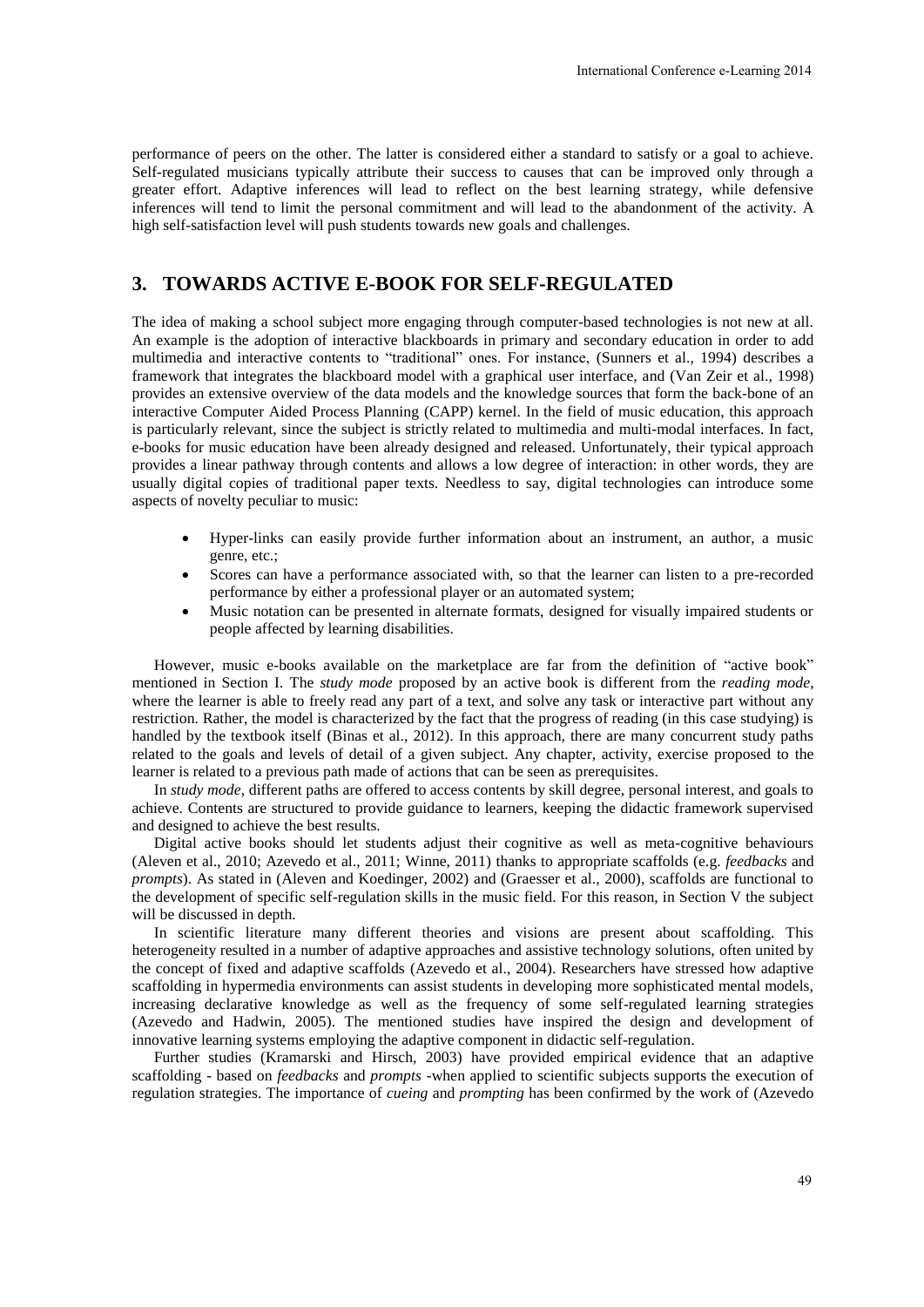et al., 2011), thus paving the way for new studies on adaptive scaffolding as a key element in the education of self-regulated learners.

Nowadays, the scientific community is paying a great attention to the effectiveness of different kinds of scaffold on students' self-regulation processes (Lajoie, 2005; Hadwin and Winne, 2001; Baylor, 2002; Puntambekar et al., 2003). Research results are used to revise the design of adaptive hypermedia learning environments.

# **4. TECHNOLOGIES FOR AN ACTIVE MUSIC E-BOOK**

HTML5 is currently the latest release of HyperText Markup Language (HTML), specially designed to deliver rich content without the need for additional plugins. It can deliver a wide range of media contents, ranging from animation to graphics, from music to videos, etc. It can also be used to build complicated and rich web applications. HTML5 is cross-platform, in fact it has been designed to work on personal computers, tablets, smartphones, e-book readers and even smart TVs. Thanks to its features, HTML5 is revolutionizing not only the Web but also many other fields. With the release of the EPUB 3 specification (Garrish, 2011), HTML5 is officially a part of the EPUB standard. Consequently publishers are able to take full advantage of its feature set to add rich media and interactivity to their e-book content.

Some relevant examples are described in (Kleinfeld, 2011) and (Choi et al., 2014). The integration of HTML5 into e-book readers allows a number of advanced and innovative applications, such as the support of audio/video, the use of geolocation to customize a work of fiction, the creation of colouring books, etc. Nevertheless, some features oriented to music education and instrumental practice require an appropriate format, able to represent music contents by maintaining compatibility with HTML technologies. This format could be IEEE 1599 (Baggi and Haus, 2009), an international standard aiming at a comprehensive description of music contents that has been approved by the IEEE Computer Society in 2008. IEEE 1599 adopts Extensible Markup Language (XML) in order to describe a music piece in all its aspects. XML is a simple, but very flexible text format which is playing an increasingly important role in the exchange and publishing of a wide variety of data on the Web and elsewhere. Since XML is one of the standards recognized by the World Wide Web Consortium (W3C), the choice of integrating IEEE 1599 into an e-book is coherent, as demonstrated in Section V.

With respect to other music formats, the innovative contribution of this standard is providing a comprehensive description of music and music-related materials within a unique framework, ranging from symbolic score to catalogue metadata, from score images to performance audio tracks. Comprehensiveness is realized through a multi-layer environment where data are arranged within six layers, each corresponding to a different information type: general, logic, structural, notational, computer-driven performance, and audio.

Music events are univocally identified through a common data structure known as the spine, and then instanced in the mentioned layers.

Thanks to this concept, IEEE 1599 supports two synchronization modes: i) *Inter-layer synchronization*, which takes place among many descriptions of the same event in different layers, and ii) *Intra-layer synchronization*, which occurs among multiple instances of the same event within a single layer. An in-depth description of the key aspects of the standard is provided in (Ludovico, 2013). For further details, please refer to the official IEEE repository. Finally, it is worth citing the EMIPIU portal,<sup>1</sup> where an HTML5 viewer for IEEE 1599 documents is publicly available.

# **5. DESIGN PRINCIPLES FOR AN ACTIVE MUSIC E-BOOK**

This section aims at reviewing the key features of the active e-book exposed in Section III in order to apply them to the self-regulated learning of music described in Section II through the technologies mentioned in Section IV. Let us go back to the definition of the three macro-phases typical of self-regulation cycle, namely forethought, performance or volitional control, and self-reflection (see Figure 1). For each of them, we can identify a number of scaffolds and consequently design a possible implementation in an active e-book.

1

<sup>1</sup> http://emipiu.di.unimi.it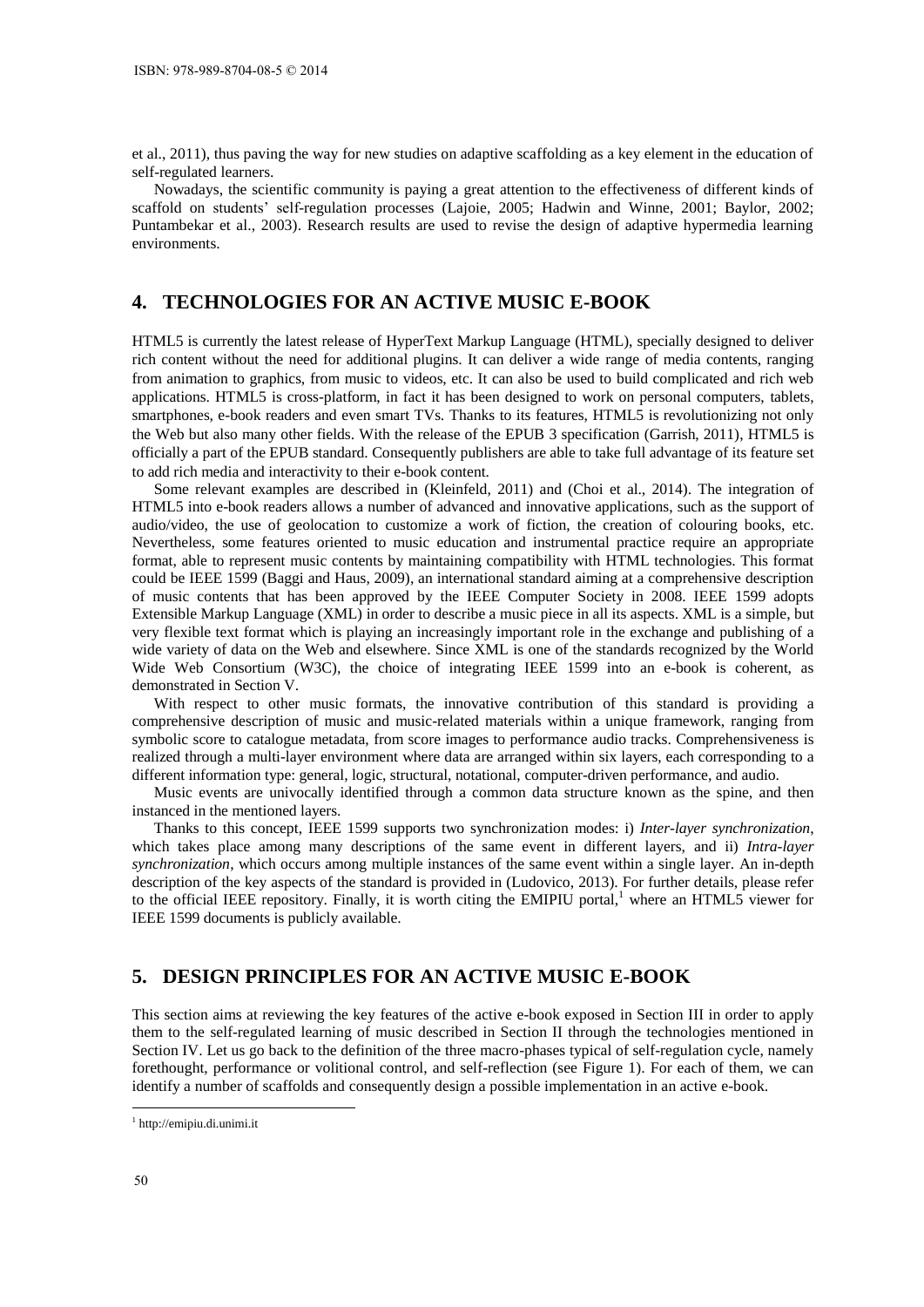As regards forethought, first we propose *computer-assisted sight reading*. This feature implies an automatic score follow ing algorithm with customizable tempo.<sup>2</sup> Tempo can be set either to improve performance or to add new obstacles. The IEEE 1599 format supports this feature, since both symbolic and graphical information are encoded in a single environment, specifically in the logic and notational layer. In this way, it is possible both to propose a specific printed version of the piece, page by page, and to reconstruct notation starting from its logical description, e.g. on a unique linearized staff system. In score editing software, these approaches are often called *score view* and *scroll view* respectively. Both graphical representations can be automatically scrolled at a given rate that the student can customize.

Another scaffold regarding forethought implies asking *meta-cognitive questions* to the students in order to improve their comprehension of the difficulties to be faced during performance. Answering such questions allows relating students' problems with their previous knowledge, as well as to redirect them to *ad-hoc*  learning paths, potentially crossing different semantic axes. If the e-book page presented not only a score to be played, but also a number of final questions about its musical and extra-musical meaning, its key features (melody, rhythm, genre, etc.) and main performance obstacles, the e-book would become adaptive and active in suggesting a proper path to improve learning. For instance, if a student is experiencing difficulties with a jazz piece because of its swung notes, the interface can automatically propose a link to a page containing a historical performance: from the comparison between the printed score and the audio/video track, the concept of swing in jazz music can be intuitively acquired. From a technical point of view, this feature is implemented just taking full advantage of the hypertext possibilities. Please note that IEEE 1599 supports synchronization between score and audio/video contents, even with differently temporized performances.

The second phase introduces a new set of scaffolds. As mentioned in Section II, *jumping* is one of the most adopted and successful techniques to practice. A piece can be subdivided into smaller parts on the base of music sections, performance difficulties, etc. The intra-layer and inter-layer synchronizations provided by IEEE 1599 support two kinds of jump. As regards the first one, after selecting a given score version and one of the corresponding audio/video tracks, the student can enjoy them not only in a linear way, but also jumping from a point to another, and without losing neither the score following nor the synchronization effect. This requires implementing a number of sensitive areas and controls in the interface. However, please note that the mapping of music events (time position, space coordinates, mutual synchronization, etc.) resides inside the IEEE 1599 document, and the interface simply has to implement devices to make them explicit. In this way, the learner can easily create jumps or loops on specific score sections. Besides, another kind of jumps is supported: IEEE 1599 describes within a single document many concurrent digital objects (all related to the same piece), as regards both graphical scores and audio/video performances. Consequently, during a session a student can compare different performers or different notations in real time, simply switching from one to another. Once again, score following and synchronization are preserved. International Conference e-Learning 2014<br> *Intrading*. This feature implies are<br> *iempo* can be set either to improve<br>
this feature, since both symbolic and<br>
y in the logic and notational layer. Ir scored<br>
of the piece, p

Other scaffolds to be implemented are: *noting* and *think-aloud processes*, explicitly invoked by the system as a learning tool; *peer seeking*, intended here as help requests to other students*; search for new sources*, in order to get further information about a given music domain or to improve previous knowledge. Needless to say, also these scaffolds can be easily implemented in an active e-book, even if they could require network connectivity.

Finally, as regards self-reflection we have identified another set of scaffolds fit for an active music ebook. Once again, *peer seeking* can be employed to improve the learning process, but in this case it implies a comparison between personal performance on one side and performance of peers on the other. Another possibility offered by this scaffold is cooperative learning, namely the translation of traditional classroom activities into academic and social learning experiences. In this case, peer seeking does not mean searching for a yardstick to measure personal performances against other students, but searching for other musicians of equal or similar skill to study and play with them. Web technologies, such as HTML, XML, and IEEE 1599 can support both mentioned approaches. Possible consequences are *gamification* and reward mechanisms, two ways described in scientific literature to encourage self- regulated learning. Please note that, with an Internet connection available, this kind of music e-book could even push students towards distributed music performance.

1

 $2$ <sup>2</sup> Tempo is the speed or pace of a given piece in terms of beats per minute (BPM).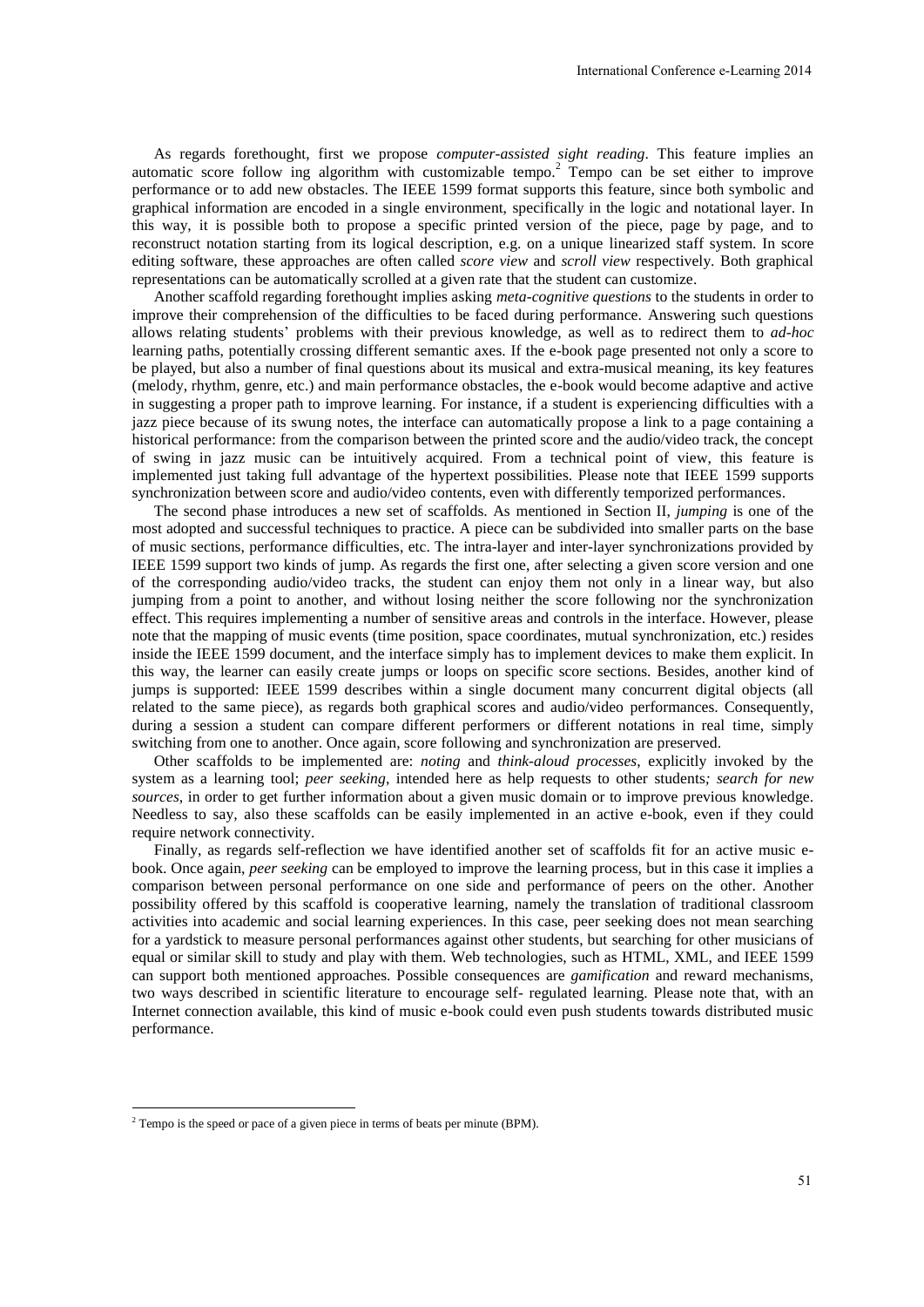

Figure 2. Implementation proposal for an active music e-book.

*Probing* and *checking* are two other scaffolds referable to self-reflection. The former implies that students conduct systematic analysis on their conceptual map, using both causal reasoning and computer aid to locate potential errors. An example is watching videos performed and commented by professional musicians, who can stimulate self-reflection. Thanks to IEEE 1599, these videos could be synchronized with all other music contents, and comments and hints could be enabled/disabled just like subtitles in movies. As regards *checking*, quizzes and automatically generated feedbacks on performance could help evaluating conceptual maps.

An instance of the proposed model can be implemented by using Web technologies such as HTML5, Javascript and PHP. Figure 2 shows a possible interface for an active music e-book presenting some of the mentioned self-regulated processes.

The music piece to perform is shown in multiple ways: through a standard score, through a color coding of pitches, through the keys to be pressed on different instruments (in this case, a keyboard, a guitar and a flute). Additional material is available, in the form of video performances and explanation texts (not shown in Figure 2). Standard controls allow to play, pause and stop the pre-recorded performance, and the audio track changes according to the currently selected instrument. Besides, the musician can choose a tempo to feel confident about.

# **6. CONCLUSION**

Empirical evidences show that new media can help to innovate the paths of musical learning. Starting with the most recent studies on music education, an analysis was conducted on music students' self-regulation capabilities, highlighting their importance in a learning experience.

The design of traditional e-books in general - and music e-books in particular - has been rethought according to the macro-phases the self-enhancing cycle is made of: forethought, performance/volition control, and self-reflection.

The transition from a reading mode to a study mode made some scaffolds emerge. These scaffolds aim at training self-regulated learners who will be able to improve their performance and maintain high motivation in their music studies.

From a technological point of view, the implementation of scaffolds in a multi-modal, adaptive and dynamic interface is possible, thanks to the integration of HTML5 with IEEE 1599. The latter is an XML-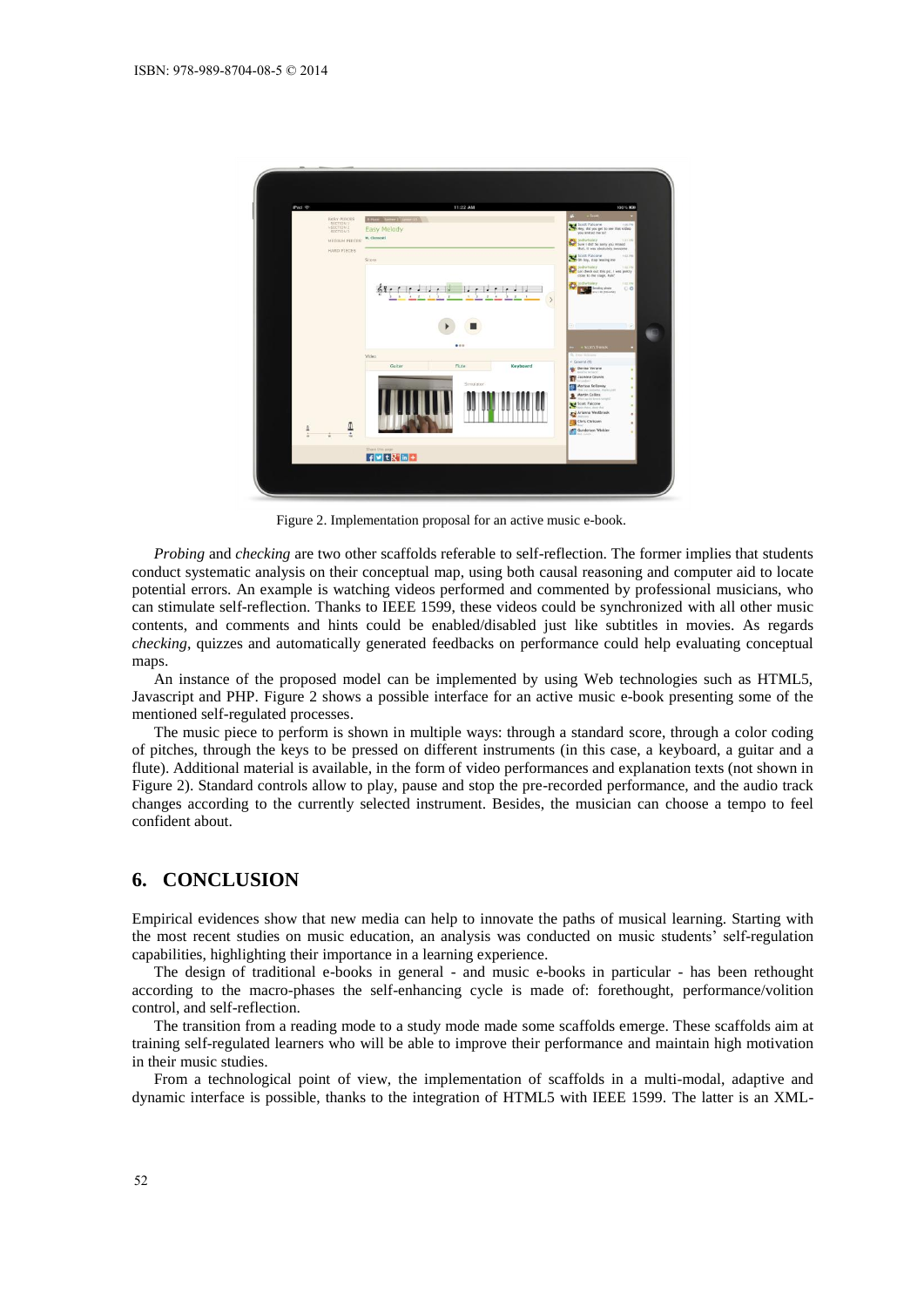based format aiming at a comprehensive description of music materials in an integrated and fully synchronized environment.

The educational approach presented in this work is driving the design of a working prototype. As shown in Figure 2, an early interface for an active music e-book has been already implemented. An early experimentation phase will take place next year, in the context of music courses for Italian middle school. Such a product follows the guidelines of the project "Scuola digitale - Editoria Digitale Scolastica" released by the Italian Ministry of Education, Universities and Research. If successful, this experience will be repeated at European level thanks to the cooperation with an international publisher. International Conference e-Learning 2014<br>
naterials in an integrated and fully<br>
gn of a working prototype. As shown<br>
ence already implemented. An early<br>
sic courses for Italian middle school<br>
Editoria Digitale Scolastica<sup>n</sup>

# **REFERENCES**

- Aleven, V., Roll, I., McLaren, B. M., & Koedinger, K. R. (2010). Automated, unobtrusive, action-by-action assessment of self-regulation during learning with an intelligent tutoring system. *Educational Psychologist*, *45*(4), 224-233.
- Aleven, V. A., & Koedinger, K. R. (2002). An effective metacognitive strategy: Learning by doing and explaining with a computer-based Cognitive Tutor. *Cognitive science*, *26*(2), 147-179.
- Azevedo, R. (2005). Computer environments as metacognitive tools for enhancing learning. *Educational Psychologist*, *40*(4), 193-197.
- Azevedo, R., & Hadwin, A. F. (2005). Scaffolding self-regulated learning and metacognition–Implications for the design of computer-based scaffolds. *Instructional Science*, *33*(5), 367-379.
- Azevedo, R., Cromley, J. G., Winters, F. I., Moos, D. C., & Greene, J. A. (2005). Adaptive human scaffolding facilitates adolescents' self-regulated learning with hypermedia. *Instructional science*, *33*(5-6), 381-412.
- Baggi, D. L., & Haus, G. (2009). IEEE 1599: Music Encoding and Interaction. *IEEE Computer*, *42*(3), 84-87.
- Baylor, A. L. (2002). Expanding pre-service teachers' metacognitive awareness of instructional planning through pedagogical agents. *Educational Technology Research and Development*, *50*(2), 5-22.
- Bandura, A., Freeman, W. H., & Lightsey, R. (1999). Self-efficacy: The exercise of control. Journal of Cognitive Psychotherapy, 13(2), 158-166.
- Barrett, M. S. (2009). Sounding lives in and through music a narrative inquiry of the every day's musical engagement of a young child. *Journal of Early Childhood Research*, *7*(2), 115-134.
- Binas, M., Stancel, P., Novak, M., & Michalko, M. (2012). Interactive eBook as a supporting tool for education process. In *Emerging eLearning Technologies & Applications (ICETA), 2012 IEEE 10th International Conference on* (pp. 39- 44). IEEE.
- Chang, M. M. (2005). Applying self-regulated learning strategies in a web-based instruction: an investigation of motivation perception. *Computer Assisted Language Learning*, *18*(3), 217-230.
- Choi, J., Lee, Y., & K. K.(2014). HTML5 based Interactive E-book Reader. *International Journal of Software Engineering and Its Applications*, 8 (2), pp.67-74
- de Bruin, AB.,Thiede, K.W., Camp, G. and Redford, J. (2011). Generating keywords improves meta-comprehension and self-regulation in elementary and middle school children.*Journal of Experimental Child Psychology*, vol. 109 (3), pp. 294–310.

Garrish, M. (2011). *What is EPUB 3?*. CA: O'Reilly Media, Inc.

- Graabraek Nielsen, S. (2008). Achievement goals, learning strategies and instrumental performance. *Music Education Research*, *10*(2), 235-247.
- Graesser, A. C., Wiemer-Hastings, P., Wiemer-Hastings, K., Harter, D., Tutoring Research Group, T. R. G., & Person, N. (2000). Using latent semantic analysis to evaluate the contributions of students in AutoTutor. *Interactive Learning Environments*, *8*(2), 129-147.
- Graham, S., & R. Harris, K. (2000). The role of self-regulation and transcription skills in writing and writing development. *Educational Psychologist*, *35*(1), 3-12.
- Griffin, S. M. (2009). Listening to children's music perspectives: in-and out-of-school thoughts. *Research Studies in Music Education*, *31*(2), 161-177.
- Hadwin, A. F., & Winne, P. H. (2001). CoNoteS2: A software tool for promoting self-regulation. *Educational Research and Evaluation*, *7*(2-3), 313-334.
- Jorgensen, E. R. (2002). Philosophical issues in curriculum. *The new handbook of research on music teaching and learning*, 48-62.
- Järvelä, S., & Järvenoja, H. (2011). Socially constructed self-regulated learning and motivation regulation in collaborative learning groups. *Teachers College Record*, *113*(2), 350-374.